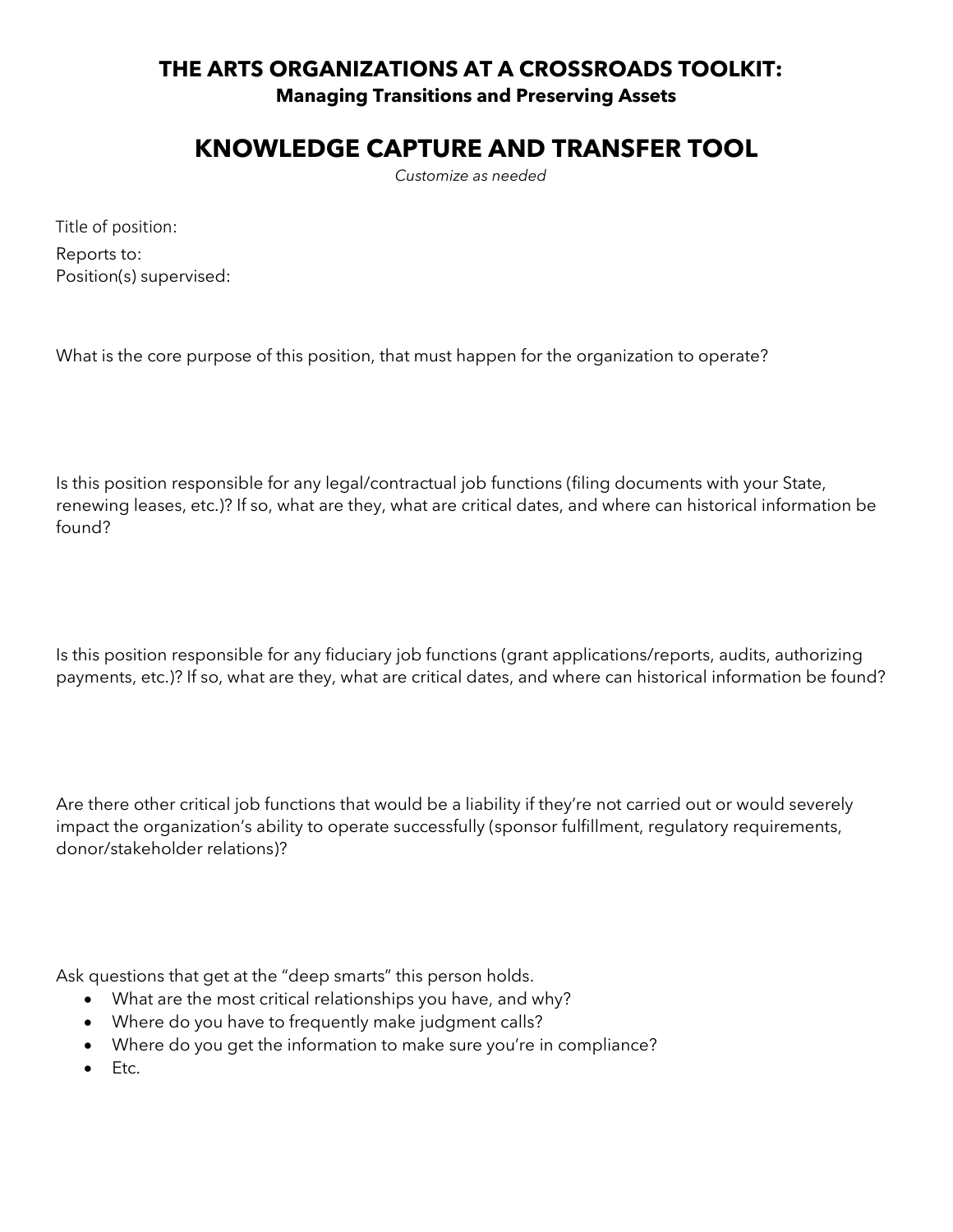For each critical job function:

- Who relies on what's produced? (Director, Board, other staff, donors, vendors)
- What do you need to perform it? (Information, software, hardware, equipment/supplies)
- Who helps you perform it? (Other staff, contractors, volunteers)
- Who are key contacts?
- Brief description/outline of how to complete the function
	- o Is the "how" it's currently done *required*, or could someone else do it differently, as long as the product is achieved?
- Critical dates/time periods related to the function
- Does it require approval/authorization before completion?
- What's the most likely bottleneck to getting this done and how can that be avoided?

Are there specific skills the position needs? (software/online platforms, use of equipment, negotiation, copywriting, financial expertise, etc.)